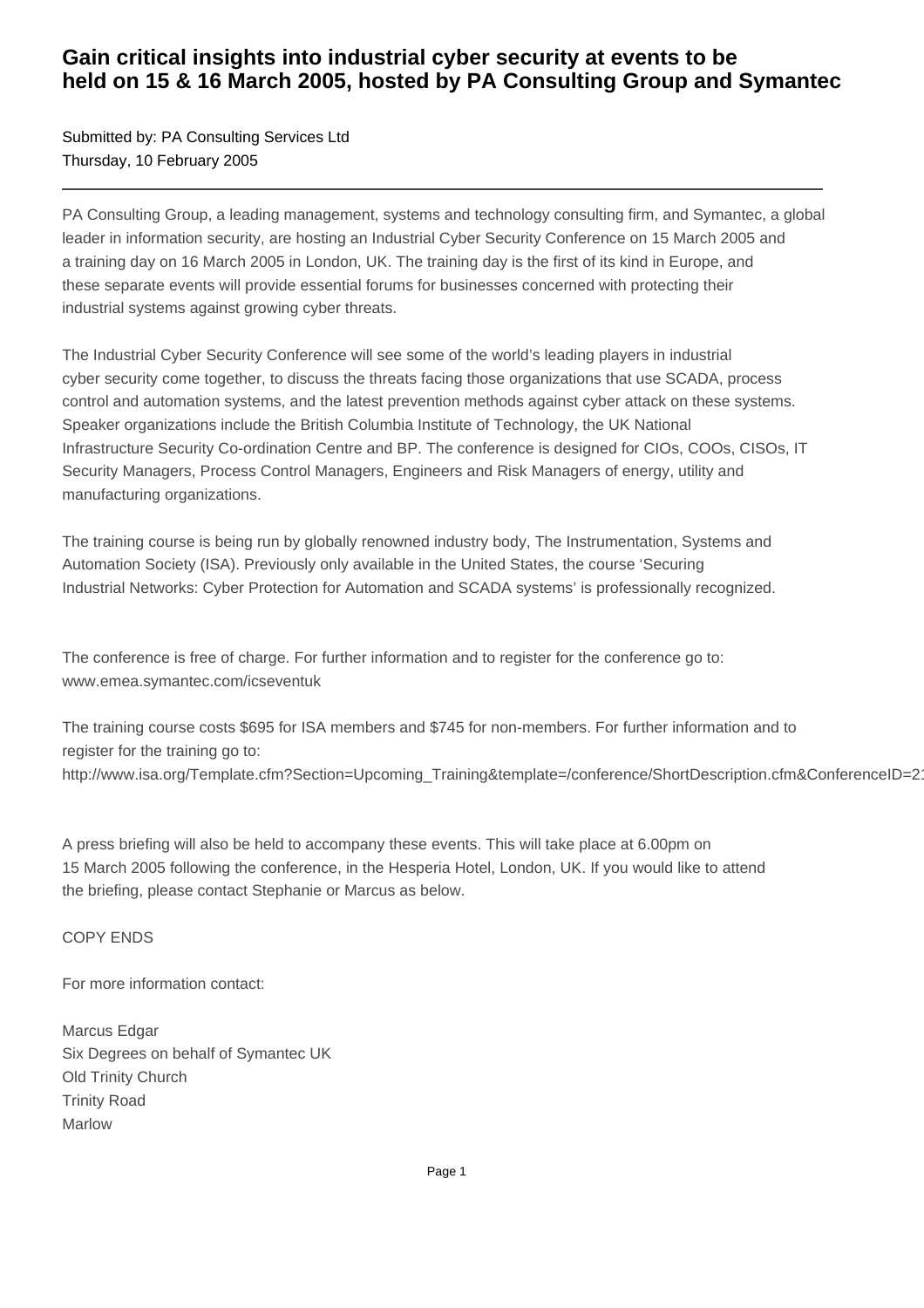Bucks SL7 3AN United Kingdom Phone: +44 (0)1628 480280 Fax: +44 (0)1628 480281 Email: marcus.edgar@sixdegreespr.com

Stephanie Henderson Marketing PA Consulting Group 123 Buckingham Palace Road London SW1W 9SR United Kingdom Phone: +44 20 7312 4617 Fax: +44 20 7333 5116 Email: stephanie.henderson@paconsulting.com 

## NOTES TO EDITORS

#### About Symantec

Symantec is the global leader in information security providing a broad range of software, appliances and services designed to help individuals, small and mid-sized businesses, and large enterprises secure and manage their IT infrastructure. Symantec's Norton brand of products is the worldwide leader in consumer security and problem-solving solutions. Headquartered in Cupertino, Calif., Symantec has operations in more than 35 countries.

www.symantec.com

### About PA Consulting Group

PA is fast becoming an established global leader in industrial process control security. It has been working with one of the world's largest energy companies to address the risk of cyber attack on process control and automation systems, and is also engaged with a number of other clients, critical national infrastructure and standards bodies to address the issue. PA's experts in the field are in constant international demand as conference speakers.

PA Consulting Group is a leading management, systems and technology consulting firm. Operating worldwide in more than 35 countries, PA draws on the knowledge and experience of 3,000 people, whose skills extend from the initial generation of ideas, insights and solutions all the way through to detailed implementation. This benefits-driven approach is founded on our strength in innovation, our responsiveness to our clients' needs, and our unyielding focus on delivery. All of our work and support is based on deep sector insight and expertise, and we work across the private and public sectors, with particular strengths in financial services, energy, life sciences & healthcare, government & public services, manufacturing and telecommunications. www.paconsulting.com

About ISA